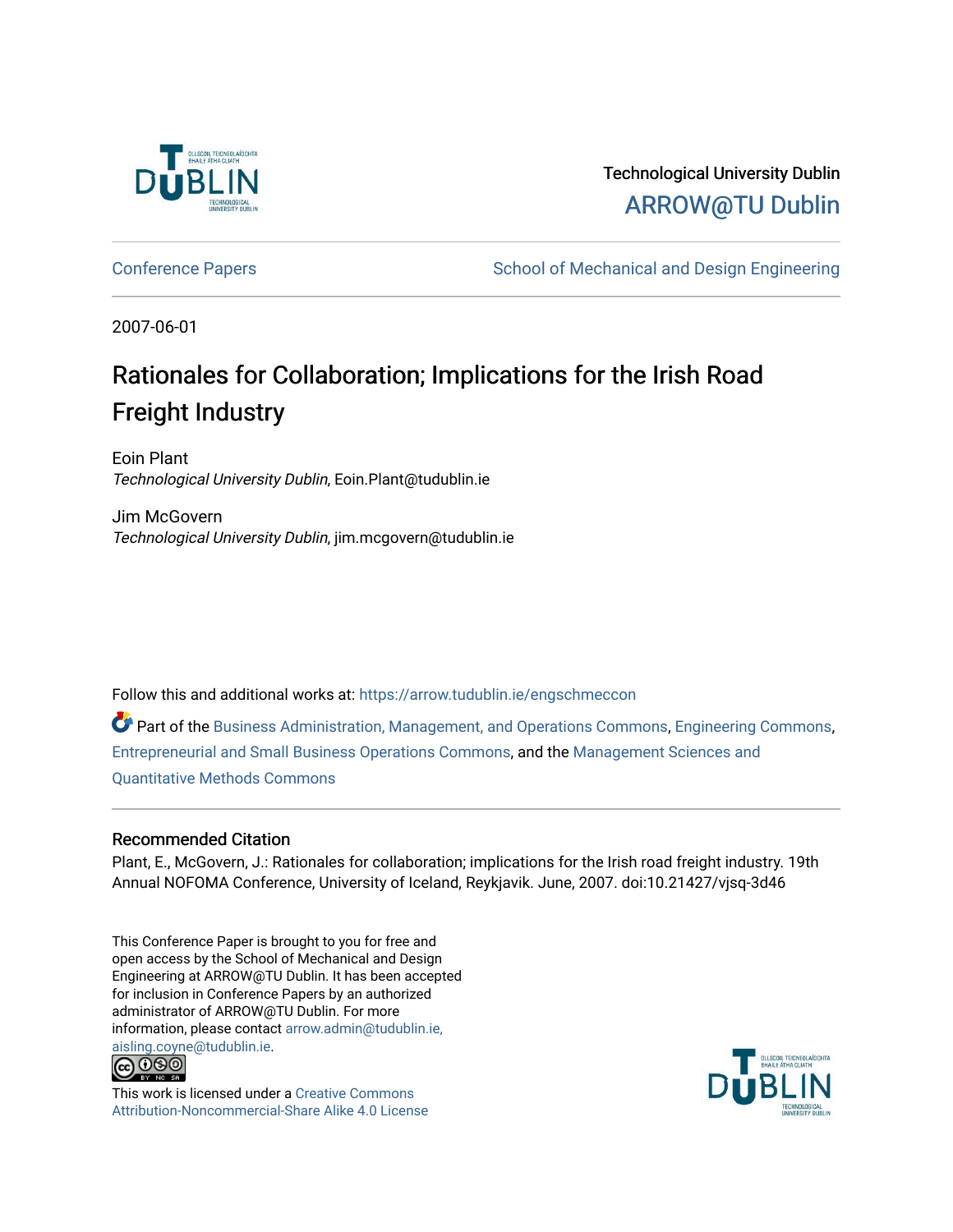# **RATIONALES FOR COLLABORATION; IMPLICATIONS FOR THE IRISH ROAD FREIGHT INDUSTRY**

#### **Mr Eoin Plant\***

#### **Prof. Jim McGovern\*\***

School of Mechanical & Transport Engineering, Dublin Institute of Technology, Bolton Street, Dublin 1, Ireland. E-mail: Eoin.Plant@dit.ie, Tel: + 353 1 4022991; Fax: + 353 1 4023991.

School of Mechanical & Transport Engineering, Dublin Institute of Technology, Bolton Street, Dublin 1, Ireland. E-mail: Jim.McGovern@dit.ie, Tel: + 353 1 4023605; Fax: + 353 1 4023991.

### **ABSTRACT**

The European Union has made a commitment to promoting sustainable mobility through advanced transport logistics. One of the principal areas yet to be addressed is that of the potential barriers to advanced transport logistics and the attitudes of industry to this advancement.

This paper addresses some of these concerns and argues that competition for high-value contracts can be very tough, especially where the contracts are from large organisations that often prefer to develop a relationship with only one transport service provider.

The paper attempts to put the research into a theoretical framework of Resource-Advantage Theory. Empirical evidence is presented from key informant interviews, semi-structured interviews and a focus group on the motives for and challenges of forming collaborative ventures.

The paper argues that joining forces to form a road haulage consortium can allow small-tomedium operators compete against larger players by improving services to the customer through reduced delivery times and wider geographical coverage. Collaboration has potential benefits not only for freight transport service providers in terms of efficiency and utilisation, but also for the wider society through increased quality of life.

*Key Words: Road Freight, Collaboration, Competition, Sustainable Logistics, Utilisation, Transport Logistics.*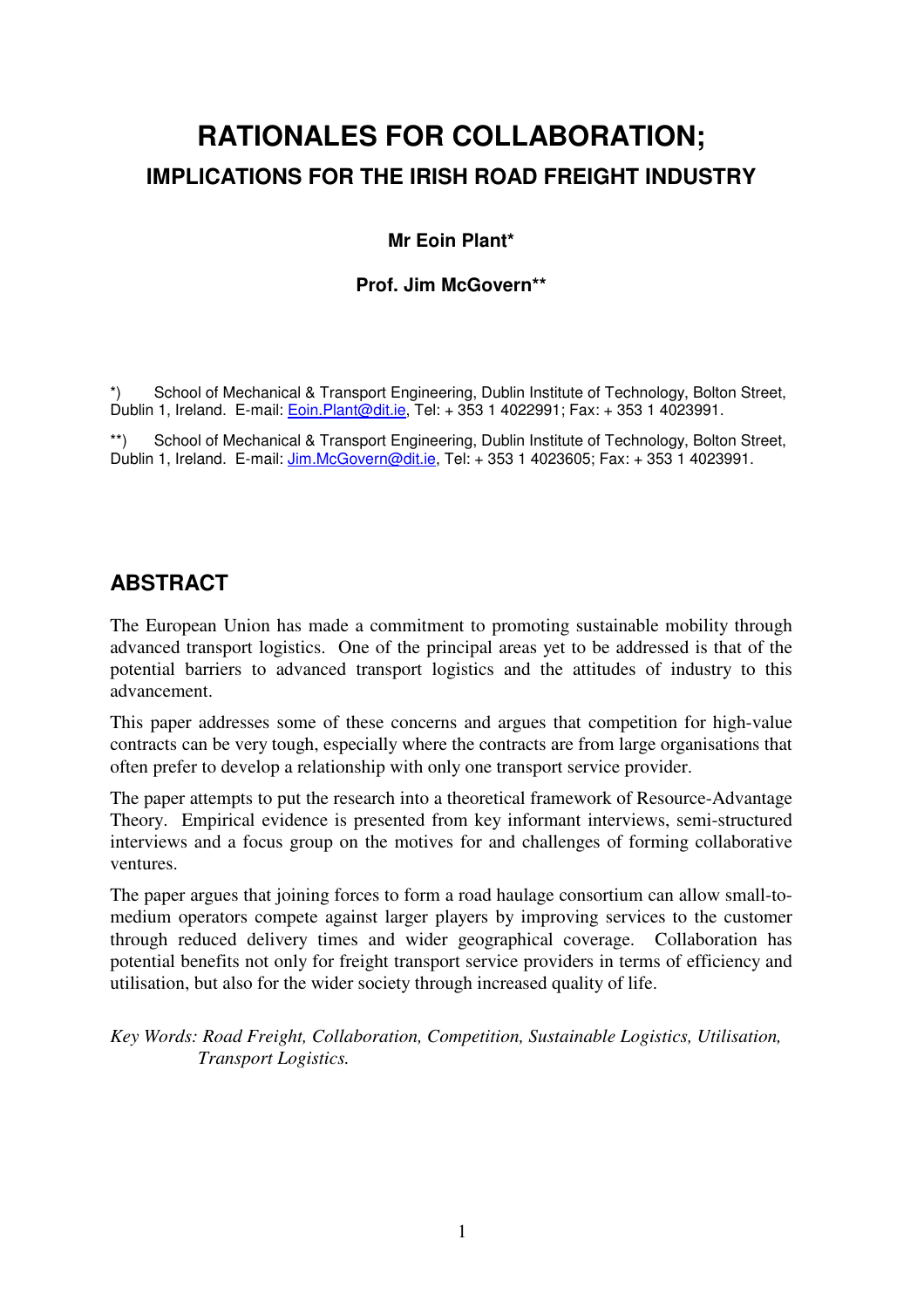### **1. INTRODUCTION**

As Ireland is a peripheral economy on the edge of Europe, that is also export driven (Indecon, 1999), the cost of transportation tends to be about double that of its European neighbours, when transport costs are considered in percentage terms of the buyer's product price (Forfas, 1995). The movement of goods is of critical importance to an economy, especially one which is dependent on international trade such as Ireland. The perception of the prominence of transportation costs is probably one of the lowest in the area of logistics and therefore their importance and significance are underestimated in many cases. It is speculated that the movement of raw materials or finished products is often "taken for granted" (Short, 1985). The Indecon (1999) report on the future strategy of the road haulage industry identified a lack of information about the industry. There has been little improvement in the extent of research in recent years, with only a handful of reports available on the industry over the past twenty years. The only exception to this appears to be the road freight activity survey, carried out by the Central Statistics Office (CSO) in accordance with EU regulations.

The use of JIT (Just-In-Time) has forced many organisations to look in more depth at their transport suppliers. Given Ireland's distribution of manufacturing and other organisations throughout the country, it would be extremely difficult for the economy to operate without road haulage and, in a sense, many firms are dependent upon its effectiveness and efficiency. This view is supported by Short (1985: 14) *"Good transport facilities can aid the development of areas of industries and can increase the scope of greater flexibility with regard to locational decisions and distribution systems. In a sense transport can almost be regarded as a factor of production, for without the ability to move materials into and out of factories production is impossible or pointless."*

Ireland's history with regard to road haulage is similar to that of its European counterparts (McKinnon, 1998); its past is based on regulation in order to develop stability within the industry. In the 1960s opinions in relation to regulation began to change, principally due to the relaxation of the regulatory framework in Great Britain (Short, 1985). The first liberalisation act in Ireland was introduced in 1971, principally reducing restrictions on the transportation of commodities; the second was introduced in 1978, which relaxed the restrictions on the size of the haulage fleet. A report by the Transport Consultative Commission led the Minister for Communications to liberalise the road haulage industry in 1984, subject to some qualitative controls.

With the removal of tariffs associated with regulation, the industry's emphasis is now on free competition. Many challenges exist for the Irish haulier, such as high inflation (which is perhaps starting to subside), underdeveloped infrastructure and a fragmented industry, with 80% of the hire-and-reward haulage businesses having three vehicles or less. However, when viewed on a total-vehicle-numbers basis the issue of fleet size appears less significant, as illustrated in figure 1.1<sup>1</sup>: about 41% of the vehicles are in fleets of three or less.

 $1$  Calculations based on 2003 licensed hire and reward vehicles in southern Ireland.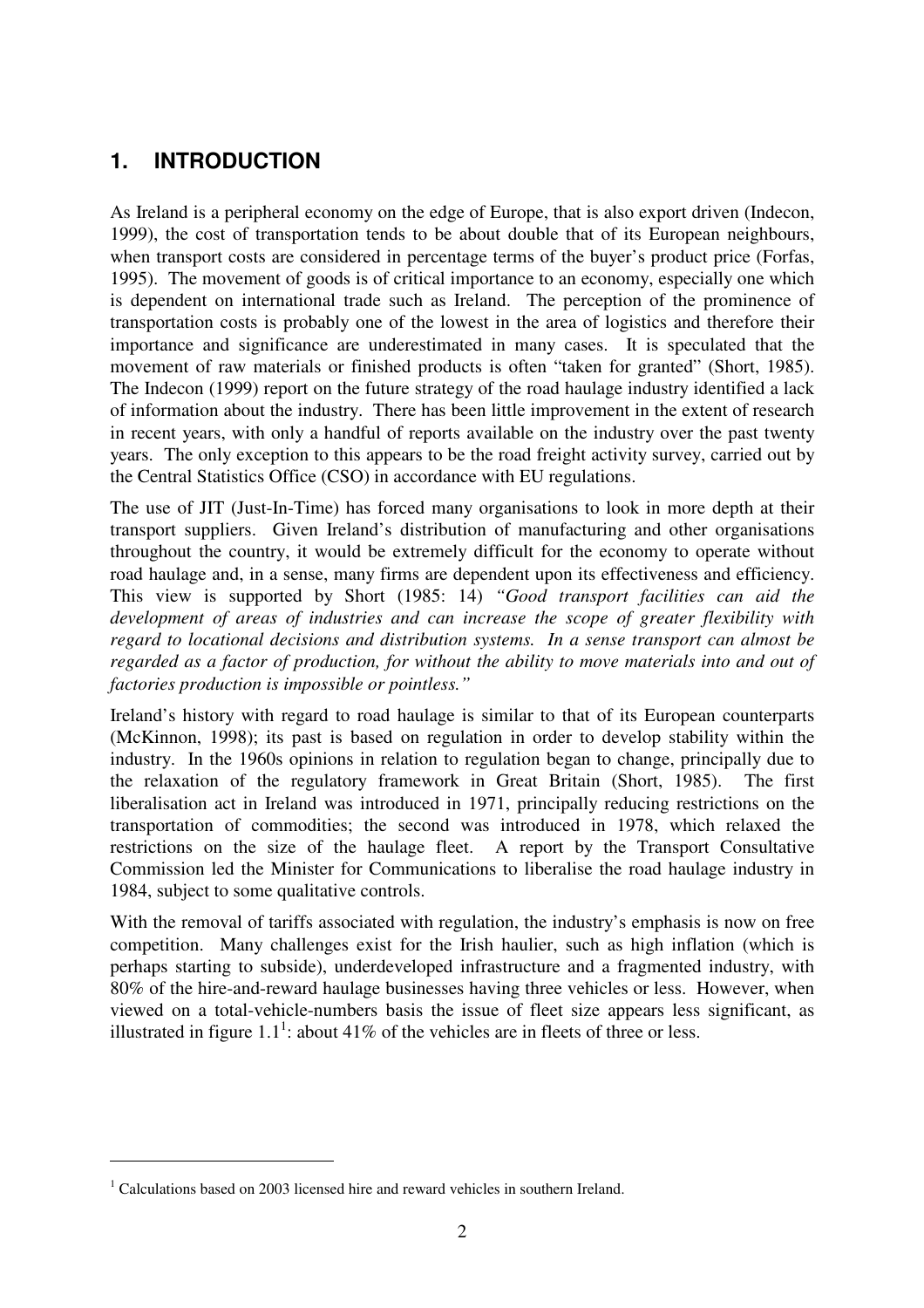

*Figure 1.1 Industry breakdown: operators to vehicles*

The Irish road haulage industry has experienced exceptionally strong growth over the past ten years due to its close correlation with economic growth patterns, as road transport accounts for 90% of freight transport activity in Ireland. An important influence on the size of firms appears to be demand. However, demand does not tend to lead to one optimum operator-fleet size due to the heterogeneity of the different sectors of the industry. The principal features of demand that affect size are its geographical distribution and volume levels (Kritz, 1973). Some key figures for the Irish industry are as follows (CSO, 2006):

- There was a 230% increase in tonne-kilometres over the ten-year period from 1995 to 2005;
- The fleet size increased by 163% from 1995 to 2005;
- Goods vehicles completed almost 24.5 million loaded journeys in 2005, 9% more than in 2004 and 163% more than in 1995;
- Vehicles that were used mainly for hire-and-reward transport of goods were responsible for 57% of the total weight of goods carried in 2005 and accounted for 32% of all relevant vehicles;
- Vehicles owned by transport businesses performed 47% of the total activity in terms of tonne-kilometres in 2005.

The operating environment of the Irish road haulage industry is characterised by a very competitive market, resulting in pressures on margins. This reflects demand and supply-side factors. On the demand side: time and timeliness have become a critical issue in the management of organisations and this places ever increasing demands on hauliers for flexibility, improved response times and high service levels. Increased product ranges and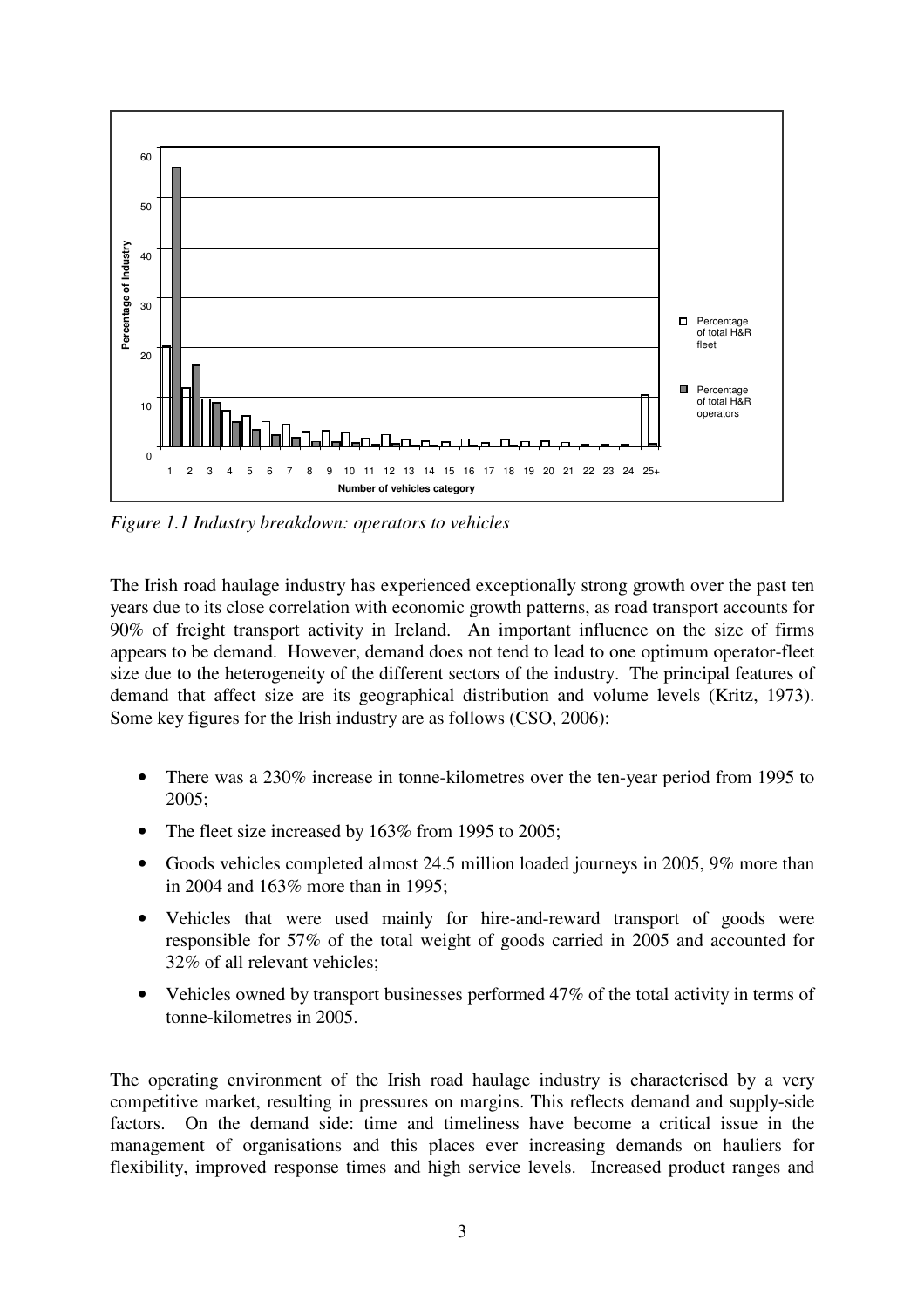product differentiation are leading to smaller shipments and higher frequency of deliveries. On the supply side: with deregulation there is relative ease of entry into the industry, underlying the competitive nature of the market (OECD, 2001).

As the Irish road haulage industry is fragmented in nature, what are the implications in relation to the EU and its ideological desires to increase sustainability, efficiency and effectiveness of logistics? Are these goals incompatible with a fragmented industry such as Ireland's?

### **2. LITERATURE**

### **2.1. Firm Decision Theory**

The "theory of the firm" states that the objective of the firm is to maximise profit and this is achieved by the firm choosing the least costly way to achieve a certain output. However, there is the assumption that managers act in an economically rationale manner, that their decisions are always made with the objective of maximising profit, and that they have absolute knowledge.

Bell (1984) demonstrated non-neo-classical decision making by UK hauliers. Companies appeared to be establishing with an undetermined promise of work; they were unaware of their vehicles' and services' profitability. Under pricing also occurred somewhat prematurely, and decisions on asset purchase and replacement tended to be made intuitively rather than on an economic basis.

Many authors also challenge the assumption of economic rationality, based on empirical evidence. Others believe that profit maximisation is a must in order to survive in a competitive environment. There is an impressive mass of evidence indicating that the decision process that takes place inside firms is a "far cry" from profit maximisation (Maxcy, 1968).

Many critics of profit maximisation can be classified into two groups. One is categorised by a rejection of the maximisation concept mainly based on empirical studies. The other is categorised by seeking to maximise some other goal. The neo-classical economic defenders argue that the theory is based on logic and is not proposed to be an explanation of organisational decisions making (Lipsey, 1978). However, organisational behaviour and decision making often appear to occupy the gap between the empirical studies and the neoclassical economic theory.

The Behavioural Theory of the Firm originated from the Carnegie School in the 1950s (Hosseini, 2003). Many authors felt that the neo-classical approach did not represent reality: individuals made decisions and so factors that affected these individuals also affected their decisions and hence the organisation.

### **2.2. Placing the Research into a Theoretical Framework**

The theory of Resource-Advantage (R-A) appears to be well place as an underlying theoretical framework for this study. It rejects many of the premises of neo-classical economics and takes a realist epistemological approach (Hunt, 1997a).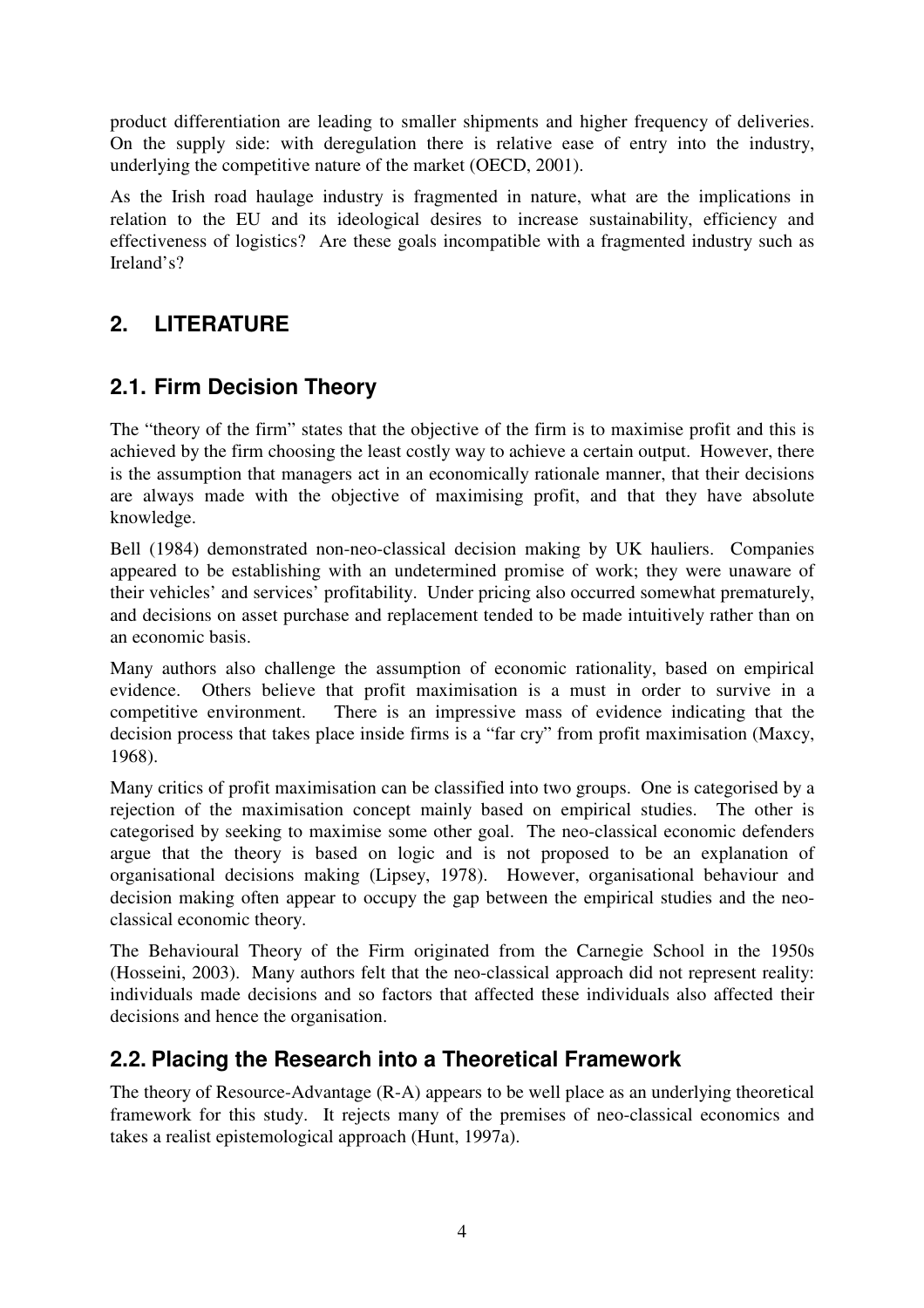It is a theory of competitive firm behaviour with its foundations in Edith Penrose's Theory of the Growth of the Firm. To summarise, R-A "*is a process theory of competitive firm behaviour that stresses the importance of market segmentations and resources*" (Hunt, 1997a: 60).

The R-A theory appears to have highly predictive and explanatory abilities that have been attributed to its descriptively realistic approach, due to its underlying foundational premises in realism. A comparison of neo-classical and R-A's premises illustrates this.

The premises of Research-Advantage Theory (Hunt, 2003) are:

- Demand is heterogeneous across industries and within;
- Consumer information is imperfect and costly;
- Human motivation is constrained self-interest seeking;
- The firm's objective is superior financial performance;
- The firm's information is imperfect and costly;
- The firm's resources are financial, physical, legal, human, organisational, informational and relational (tangible and intangible);
- Resource characteristics are heterogeneous and imperfectly mobile;
- The role of the management is to recognise, understand, create, select, implement, and modify strategies;
- Competitive dynamics are disequilibrium provoking, with endogenous innovation.

In comparison, the premises of neo-classical perfect competition are: perfect and costless knowledge, maximisation of self-interest and profit, and resources being limited to land, labour and capital. It is clear that R-A Theory incorporates market realities that other theories ignore. Its focal point is on the efficient and effective use of resources, leading to a comparative advantage, in turn resulting in a competitive advantage, aiding the firm's goal of superior financial performance (Hunt, 1997b). It attributes a number of internal and external factors to maintaining a firm's competitiveness. Internally, a firm may fail to reinvest in a resource, eroding the value of its output to customers. Management may lack the understanding or be unable to recognise the source of their success. Failure by the firm to modify its resources contributing to efficiency and effectiveness in a changing environment can lead to a shortening of the length of time in maintaining its competitive advantage.

The external factors affecting the life span of a firm's competitive advantage are somewhat comparable to those considered by the methods of strategic management in analysing the external environment (political, economical, social and technological). Actions by the government through legislation may render the resource inefficient or ineffective. The life span of the resource advantage can be shortened by customers changing their preferences in a particular market segment. Competitors will attempt to neutralise the firm's competitive advantage through improved management, and increasing the efficiency and effectiveness of their resources. Intangible assets such as relationships are more difficult for competitors to copy and will likely extend the firm's competitive advantage in comparison to physical assets. Due to this, theory is increasingly recognising the value of soft resources. R-A theory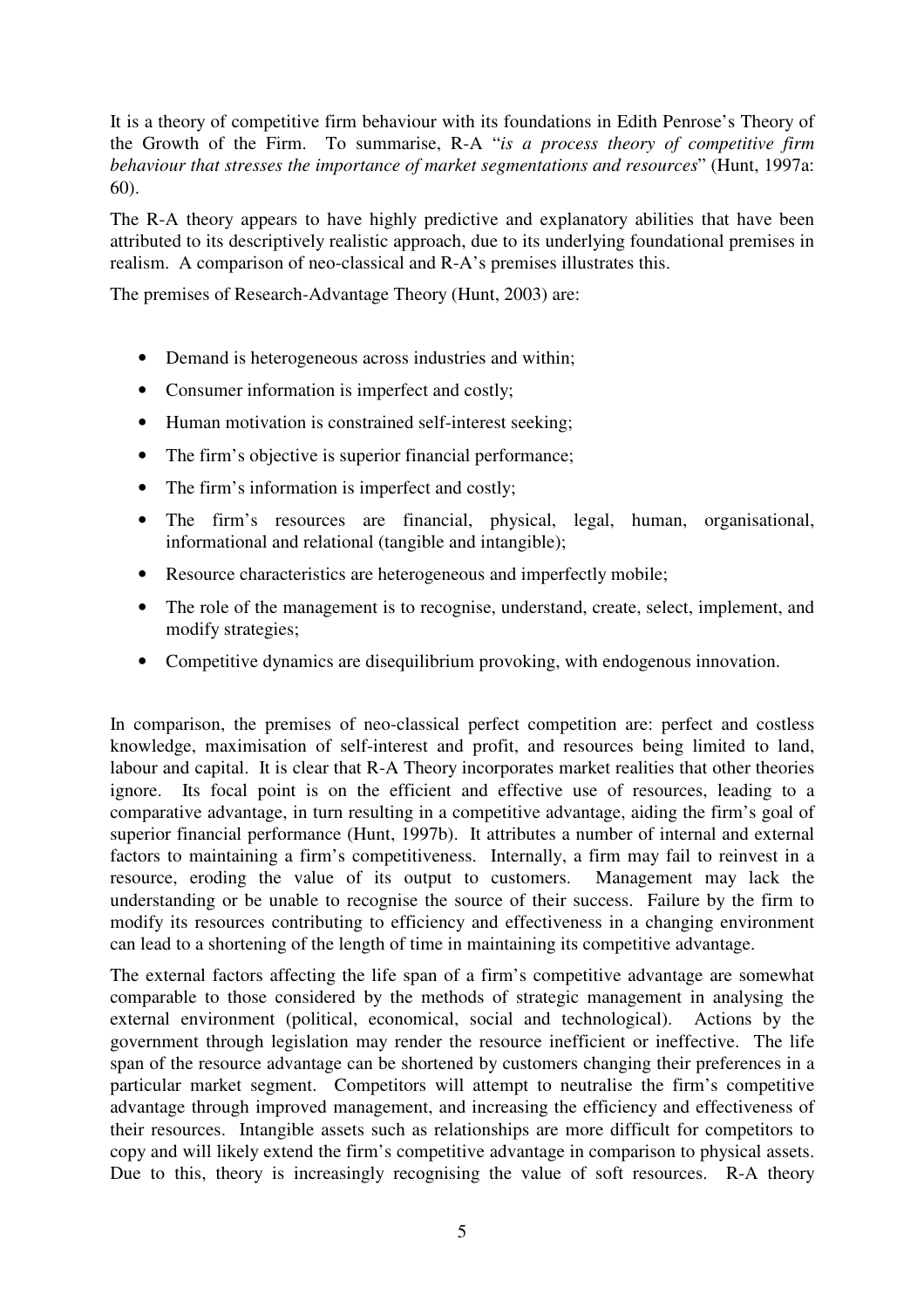recognises that human action is an important factor in relation to economic actors, both as inhibitors or enhancers to desirable economic outcomes (Hunt, 1997a).

In accordance with R-A theory, firms learn through competing and feedback is driven from the effects on financial performance and this in turn drives organisational change. The dynamics of competition concentrates on proactive or reactive measures to competition, and how competing firms manage their resources. Reaction usually concentrates on imitating the resources of others. Using relationships (a soft, intangible resource approach) can maintain a firm's competitive advantage, as this is difficult to imitate.

Competing through networks has seen increased attention, as the synergies they create, when successfully implemented, are difficult to copy. Relationships are viewed by R-A theory as intangible and imperfectly mobile, that is, difficult to transfer from one firm to another, unlike physical resources. This is likely to lead to a longer life span of competitive advantage in comparison to physical resources. However networks can be difficult to implement, it relies on the behavioural assets and the culture of the firm. In order for it to succeed, it needs to be mutually beneficial to the parties involved and compliment the firm's existing competencies, while providing an increased value offering to the market (Hunt, 1997b).

### **2.3. Relating Theory to the Irish Haulage Industry**

The European Union has made a commitment to promoting sustainable mobility through advanced transport logistics. The European Commission has prioritised logistics, in particular "advanced integrated solutions" as these can optimise transport and decouple mobility from its associated pollution and congestion. One of the principal areas yet to be addressed is that of the potential barriers to advancing transport logistics and the attitudes of industry to this advancement (Commission of the European Communities, 2006).

It is speculated that the majority of hire-and-reward operators in the Irish road haulage industry are owner-managed. Therefore this paper is proposing that their decisions are a mix of economic and personal factors. An understanding of their motives, the barriers they come up against and the challenges they perceive will aid future policy, sustainability and Irish economic competitiveness.

### **2.3.1. Within-Industry Collaboration**

Competition for high value contracts can be very tough, especially when the contracts are from large organisations that have a preference for developing a relationship with only one transport service provider. Joining forces to form a road haulage consortium can allow smallto-medium operators obtain these higher value logistics contracts. Consortiums in the UK have been successful with this strategy. The potential benefits of such initiatives warrant serious consideration, as they meet not only economic but also sustainability objectives of the EU. Rail freight in Ireland has seen a sharp decline and Irish Rail now carries only 2% of the total freight, the second lowest percentage in Europe (Douthwaite et al, 2006). Therefore, in order to move towards increased sustainability, policies have to be orientated in the direction of the road freight industry: for instance, policies should encourage increased vehicle utilisation through road freight consortiums.

The benefits of collaboration include the increased utilisation of assets. This can be achieved through two principal operations. The first is co-loading or consolidating loads; this involves combining less-than-truckload (LTL) freight to create full truckloads, increasing utilisation and reducing the number of trips. The second is continuous move routing; this involves the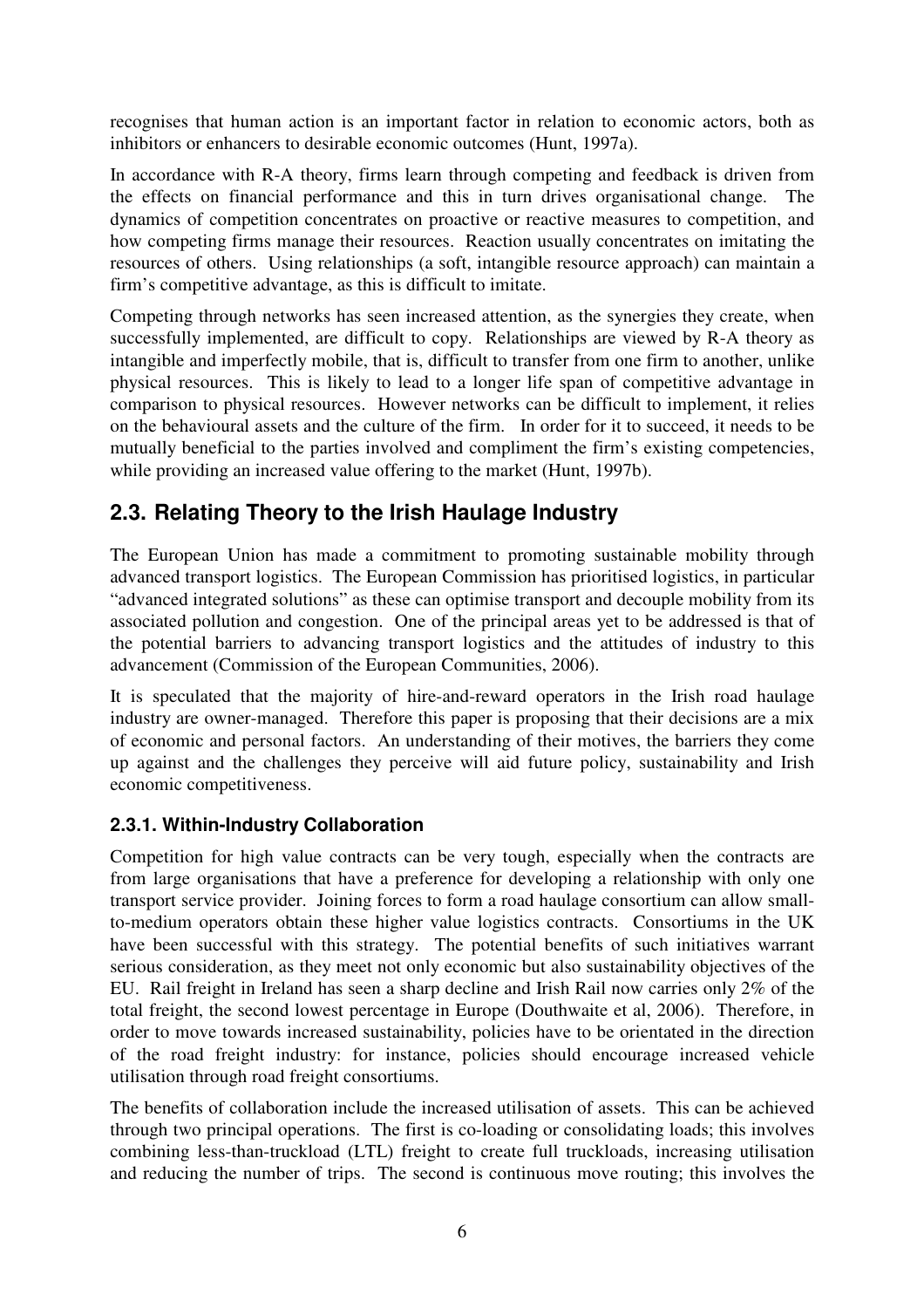creation of tours that reduce one-way movements and empty miles. It converts separate consignments into multi-stop trips to reduce costs (Schoemehl, 2004).

A case study entitled "Wisbech Roadways" (DfT, 2006) illustrated these benefits with comparisons to industry benchmarks. Vehicle fill of 85% was achieved versus a UK national average of 69%; empty running was at 16% versus a national average of 19%; and the average weight-based load factor was 82% in comparison to an industry average of 53%.

Not only does collaboration have financial benefits for the operators involved, but also to society as a whole. Sustainability and JIT appear to be at odds with each other. Increased frequency of delivery has the potential to cause problems with increased complexity of scheduling which may reduce opportunities for return loading, may diminish vehicle utilisation and therefore may increase the environmental impact. Supply Chain co-ordination such as collaboration and freight consolidation initiatives will aid sustainability, the upholding of load factors and the improvement of vehicle productivity. It appears to be a win-win situation for society and commerce (McKinnon, 1999).

### **2.3.2. Producer Collaboration and Consolidation**

E-commerce also has implications for freight transport, particularly with its emphasis on deliveries in residential areas. Consolidation of these deliveries would be desirable for residents and would offer potential benefits to freight transport providers by improving vehicle load factors, increasing drop densities and reducing the number of vehicles*. "This would benefit the company (higher efficiency), the customer (lower delivery costs) as well as the other residents (less traffic)."* (Bestufs, 2003: 108)*.* However, many difficulties surround collaborative approaches: problems of logistics, cost accounting and balancing distribution among the partners; nevertheless, some consortiums have shown that it can be done.

Research into the logistics of Irish food exports identified opportunities for producer collaboration for manufacturers in the same region (Henchion & O'Reilly, 1999). Competing retailers use similar structures, resulting in parallel networks with comparable characteristics and cost levels. These retailers could combine their distribution centre networks rather than operating in parallel. It can logically follow that the standardisation of distribution networks no longer provides competitive advantages and that the potential advantages of multi-retailer distribution centres warrant serious consideration (Stephenson, 1999).

### **3. METHODOLOGY**

With human factors playing an important role in motivation, resources, management and competitive advantage; the behaviour, intentions and attitudes of key personnel are of significance in understanding the development of road freight collaborative networks. Individuals in the organisation are the decision makers; therefore it follows what influences their decisions are key to gaining understanding of organisational decisions.

The Theory of Planned Behaviour (TPB) has been used in previous studies to elicit attitudes, extract barriers and develop an understanding of significant influencers on behaviour (Ajzen, 1991). TPB has initially been applied to the field of health science, but more recently has entered the transport research domain, principally in the area of transport planning and public transport user choice.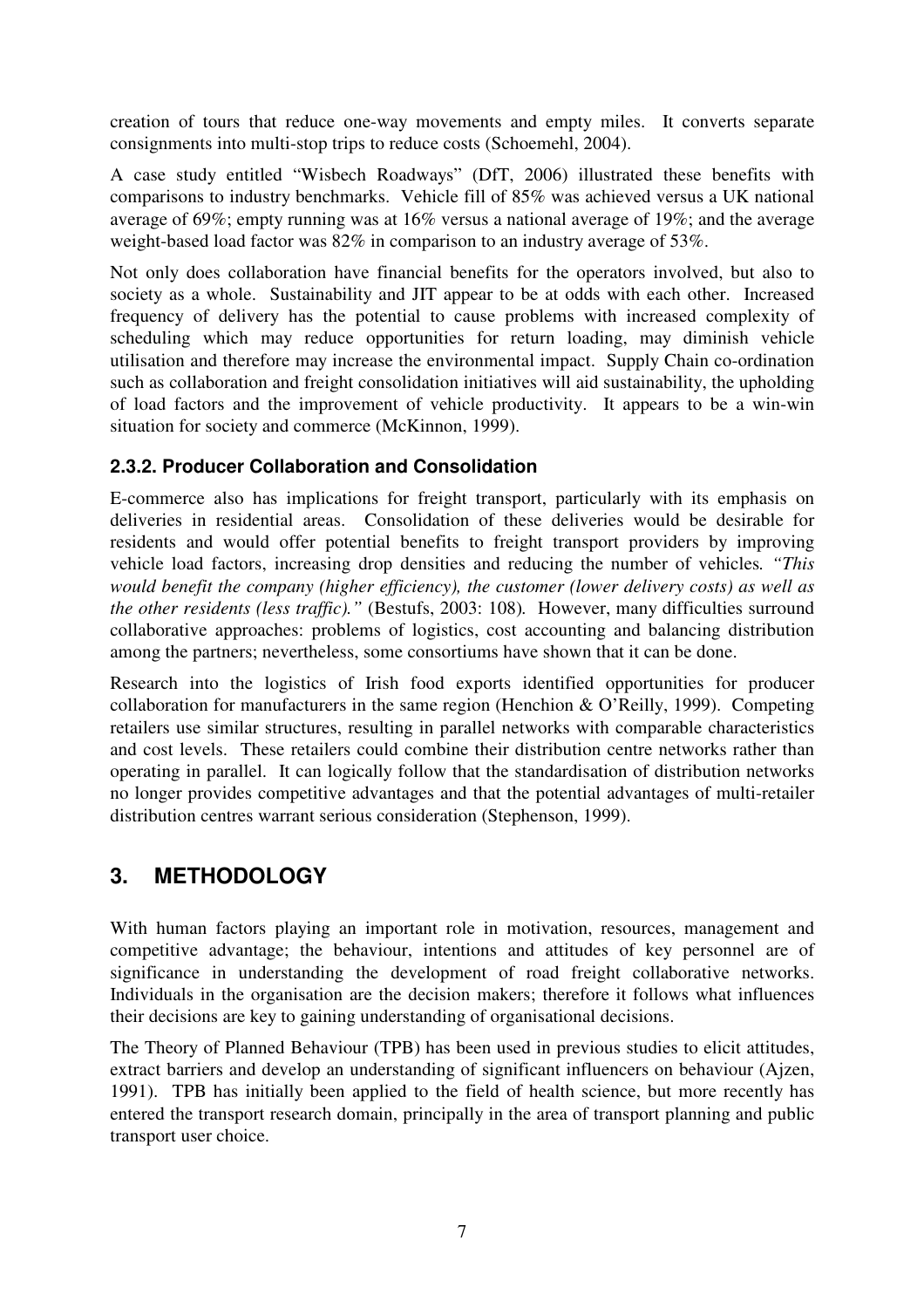TPB conceptualises behaviour through intentions. The concept states that beliefs are antecedents of attitudes and in turn attitudes are the antecedents of intentions. Prior to a statistical survey and the measurement of attitudes by the use of Oskamp's (1977) Semantic Differential (SD) technique, a list of relevant beliefs must be developed for inclusion in a structured questionnaire (modal of salient beliefs (Oppenheim, 2000)); therefore an initial qualitative approach was undertaken. Hence the research strategy is that of a "dominant-less dominant design" (Creswell, 1994: 177).

A limited amount of primary research was initially undertaken. Purposive sampling was used to identify key informants, as special knowledge was necessary. The method used was qualitatively-based in order to gain understanding of the complex issues. Hence an approach that obtained "deep" data was required. Semi-structured interviews were the next step, as they are the best technique for the collection of the data characteristics. They are easily adapted to unpredicted or foreseen issues and allow further investigation of any such issues.

Seven semi-structured interviews of owner-managers in hire-and-reward haulage firms were completed. Hauliers were identified from the hire-and-reward licence database and a commercial directory of road freight operators. An explanatory postal letter was used to make first contact, stressing the importance of the research and the respondent's participation. This was followed by phone calls to schedule the interviews and to verify that they were in fact in the correct category.

In the first phase, firms were interviewed from different sectors: national and international distribution, refrigerated fresh food distribution, agricultural foodstuffs and construction supplies distribution. They were predominantly small-to-medium haulage firms that were not involved in consortiums; however they did participate in small co-operative ventures. They had many years experience in the road freight industry, with one interviewee having thirty years experience, while another had approximately five years, with the majority of interviewees having approximately ten years experience as an owner-manager. Many of the interviewees also had previous experience as an employee in the road freight industry, prior to establishing their own firm.

The owner-managers had a wide-ranging age profile (this was not specifically measured) from approximately sixty-five to thirty-five. The highest level of education of the interviewees was second level, two of the interviewees had partially completed second level and the remaining five interviewees had fully completed second level education. However, family members who were university graduates were advising a number of owner-managers. It is worth noting that three of the interviewees did not directly hold the Certificate of Professional Competency (CPC). Two firms paid a small fee to a person outside the organisation who held a CPC in order to document them as the firm's transport manager, the other firm's CPC was held by a family member. The interviewees' businesses were located throughout the country, with a slight geographical bias to firms located in the east of the country. However, this can be partly accounted for by the higher population and customer density in the province of Leinster (east Ireland).

In the second phase of the qualitative research, members of two collaborative networks were interviewed. The first network was hierarchical in structure, and appointed regional operators as agents. A semi-structured interview was carried out with the development manager of the controlling company. The members of the second collaborative network took part in a focus group session, with all eight members of the network present. This interview, and the focus group concentrated on motives for forming and joining a network and on whether or not aspirations had materialised.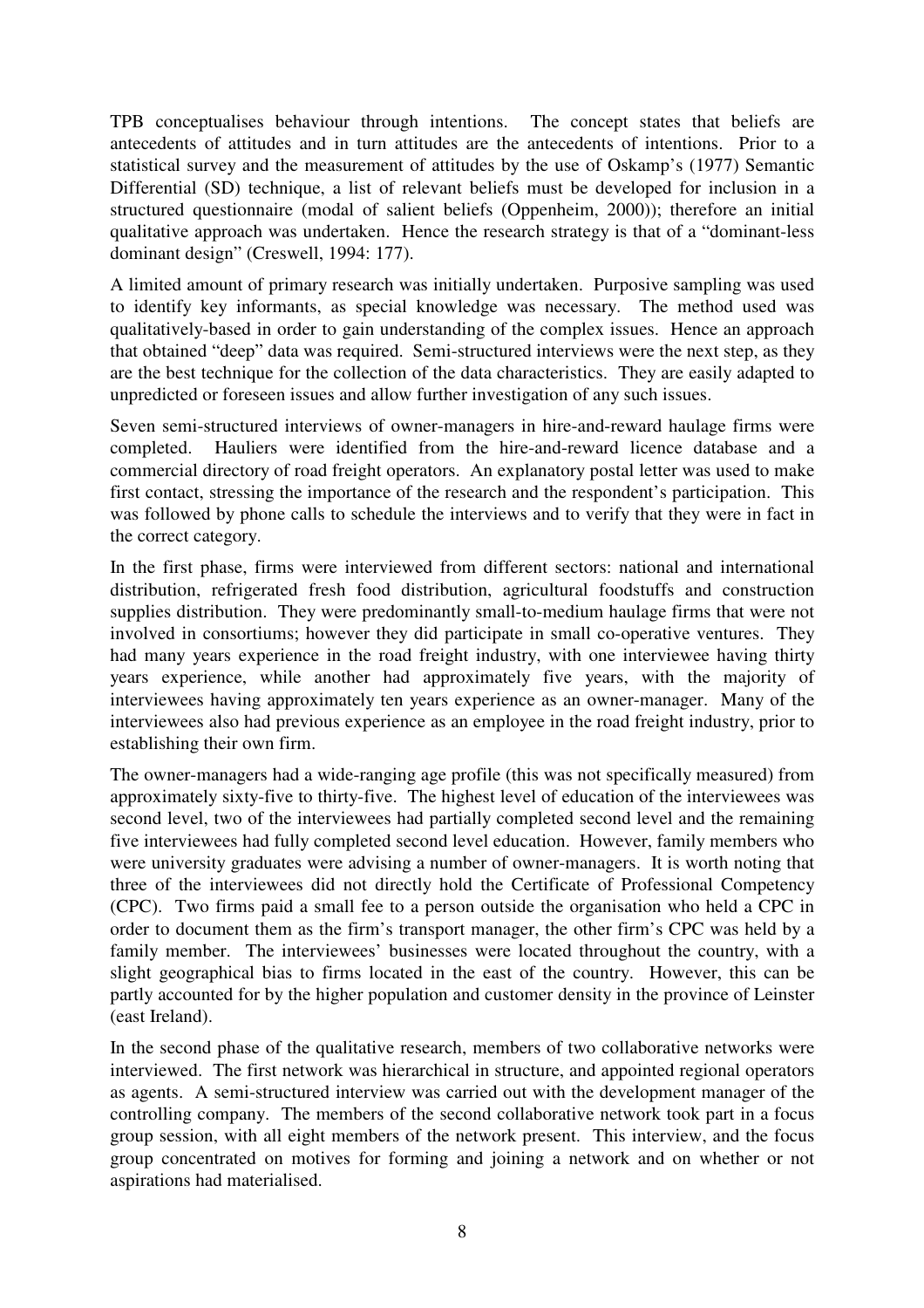The recordings from the interviews and focus group were transcribed. Content analysis was then applied; in order to breakdown the responses into key themes.

## **4. FINDINGS**

### **4.1. Empirical Findings**

It was found that personal and economic factors had an influence on the decisions of ownermanagers in relation to collaboration and the development of value-adding services. The ages of the owner-managers and their quality-of-life-desires appeared to influence their willingness to develop or join collaborative ventures. Some haulage operators had land associated with their business and showed a tendency towards seeking "ease of return" on their assets, that is, towards possibly selling the land to developers rather than developing it for warehousing, which might have been required to move into pallet or other collaborative networks.

Control, or lack of control, was a major consideration for those who were already in a collaborative network, with many expressing hesitation to develop the network into one core business. They wished to maintain their independence while operating through the network to facilitate their existing customers. The biggest motivator to have joined a collaborative network appeared to be a reactive measure, in order to compete on a geographical and delivery-time basis with larger operators. By far the majority of the operators interviewed expressed increased ability to compete as the most significant decision-guiding factor for them, with regard to collaborative networks. They also expressed the view that future developments in relation to collaboration would be dictated by following the customer's needs.

The size of an operator did not appear to be a limiting factor in joining a collaborative network. The decision criteria for the network in assessing the viability of a potential new member were primarily based on reputation, quality of service, and the operator's capability and capacity based on the forecasted volumes through their potentially assigned region. Service levels and trust were also key considerations and some operators had delayed or declined joining other networks at a previous stage due to this.

It is worth noting that some anecdotal evidence was obtained in relation to transport consolidation in the food production industry. It appeared that some firms were still unwilling to consolidate transport with potential competition in the same region, even when presented with a potential transport cost saving of, for example,  $\epsilon$ 200,000 per annum.

### **4.2. Relating the Findings to R-A Theory**

Social aspects of R-A theory were found to be present in the collaborative ventures of the Irish road haulage industry. Significant relationships were present within the industry and trust was also found to be an important component of developing collaborative networks. The development of collaborative networks was a reactive response to competition and corresponded to R-A concepts, that is, relationships can enhance competition and not result in collusion as postulated by neo-classical economics. Financial performance was the driving force of these developments, as it was the basis of the feedback-based learning process.

However, as the development of collaborative networks was a reactive rather than a proactive measure, it was aimed at matching the resources of large operators and third-party logistics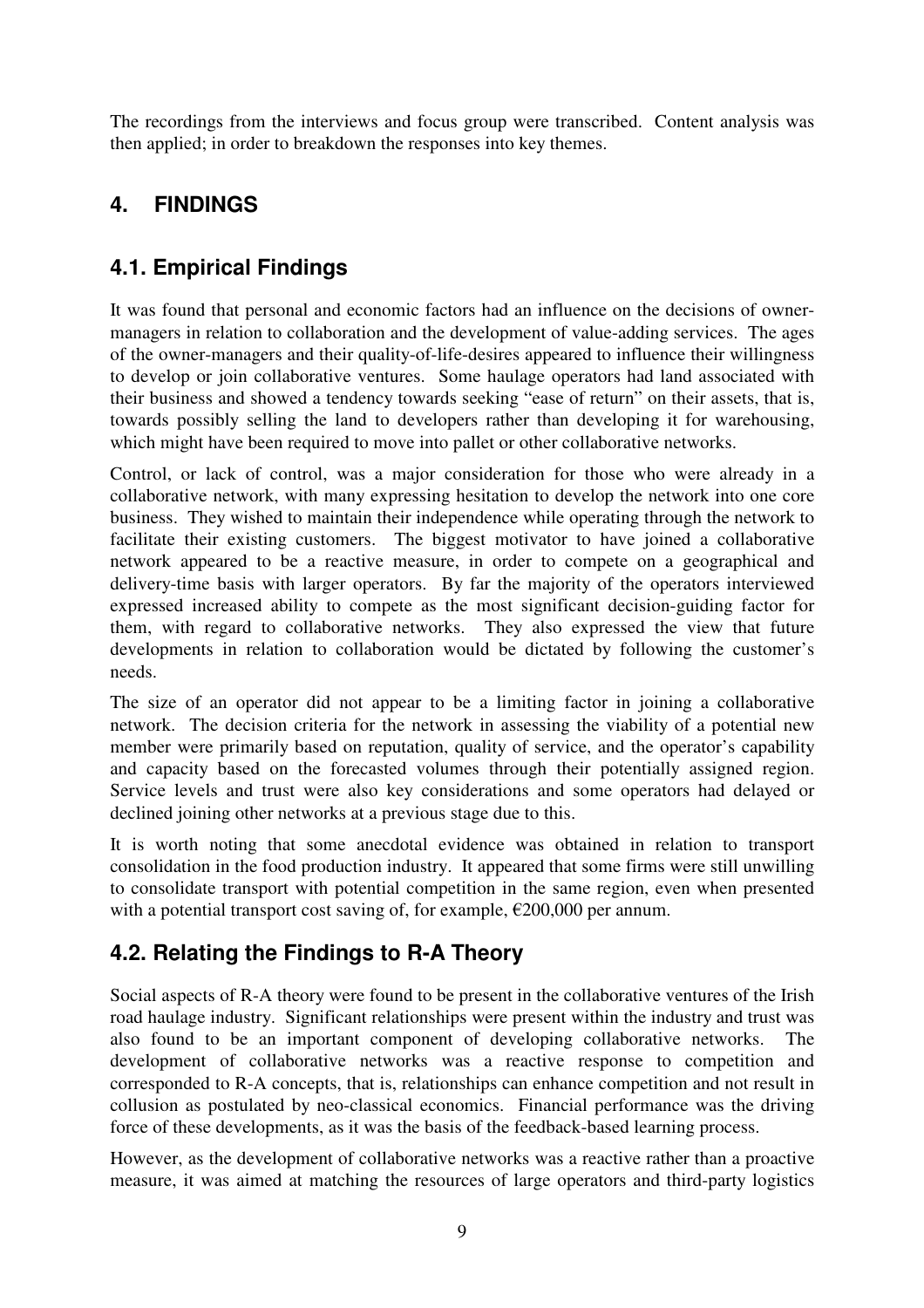providers and hence enhancing their higher-valued service as perceived by customers. The formation of the network allowed the members to provide an efficient, effective and valued product to their customers. The use of a hub system not only allowed them to shorten delivery times but also to increase utilisation rates. The development of the relational resource (collaborative network) was intended to neutralise the competition's competitive advantage, through increasing the effective resources of the members.

The collaborative networks appeared to complement the member firms' core competencies, as many of them already had a reputation for providing a quality service. There were also mutual benefits for the members involved in both networks researched, such as increased financial performance and facilitation of growth.

However, trust may have been a potential future barrier for one of the networks. To relate to this, R-A theory refers to relationships being developed and not just selected at a particular point in time. Over time the network members have relinquished some control and further enhanced their relationships within the network. The issue of control appears to have a moderating effect on the level of integration within the network. It is speculated that further competitive threats would probably motivate a reactive response by the network members and facilitate increased levels of collaboration.

Partnership management was also a key factor, with regular face-to-face meetings with members to ensure mutual benefits were being achieved. Service level agreements and prior agreed disciplinary procedures for breach of these service levels also played an important role in the trust-based governance.

R-A theory's characterisation of resources as being imperfectly mobile is illustrated in this context, as it would be incredibly difficult to transfer the established relational resource of a network to a competitor.

### **5. FURTHER RESEARCH**

The qualitative results presented in this paper are being used to develop a statistical research instrument, based on the Theory of Planned Behaviour (Ajzen, 1991) and Osgood's Semantic Differential technique (Oskamp, 1977), with the purpose of measuring operators' intentions and extracting information about barriers in relation to collaboration. Increased understanding of the decision process, motives and challenges will aid logistics development in the sector and should lead to increased vehicle utilisation and improved sustainability and economic competitiveness.

### **6. CONCLUSION**

Collaboration has potential benefits not only for freight transport service providers in terms of efficiency and utilisation but also for wider society through increased quality of life. R-A Theory appears to be a relevant, appropriate and an explanatory framework for this research. The use of collaborative networks appears to go somewhat towards the EU's goals of increasing sustainability, efficiency, effectiveness and competitiveness of European logistics. However, collaboration will require significant change for many organisations. Human factors such as trust and control appear to be potential barriers; the motivation to overcome these barriers may rest with a competitive threat motivating a reactive response. However,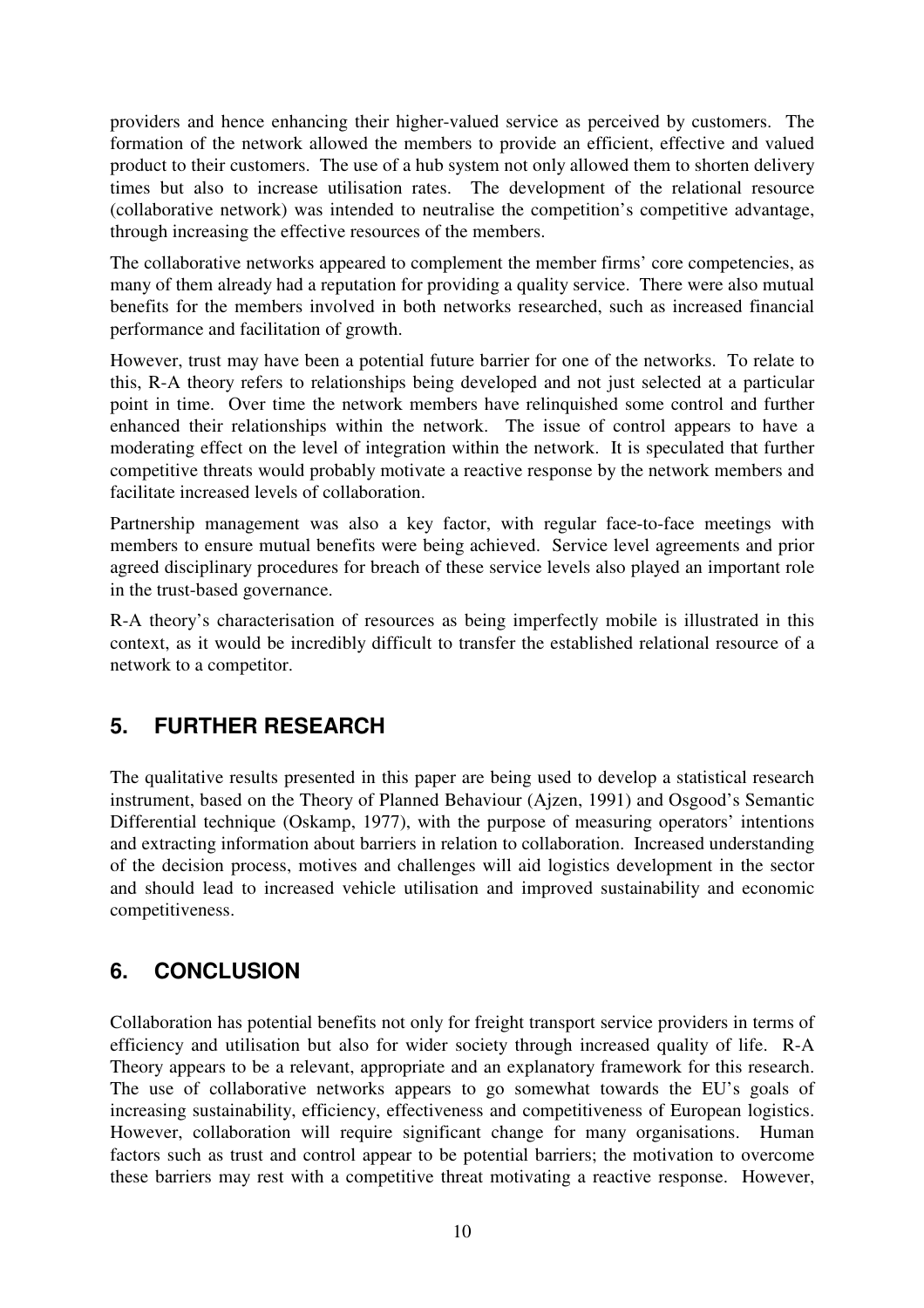consortiums can succeed and overcome some difficulties with the realisation of substantial benefits.

### **ACKNOWLEDGEMENTS**

This project has been financed by the Irish Road Haulage Association and the Research Support Unit at Dublin Institute of Technology.

### **REFERENCES**

Ajzen, I. (1991) "The Theory of Planned Behavior", Organizational Behavior and Human Decision Processes, Vol 50 No 2, pp. 179-211.

Bell, G., Bowen, P., Fawcett, P. (1984), The Business of Transport, MacDonald and Evans, Plymouth.

BESTUFS Thematic Network, (2003), Consolidated Best Practice Handbook, Competitive and Sustainable Growth Programme, www.bestufs.net.

Central Statistics Office, (2006), Road Freight Transport Survey 2005, Government Publications Office, Dublin.

Commission of the European Communities, (2006), Freight Transport Logistics in Europe – the key to sustainable mobility, COM(2006) 336 final, Brussels.

Creswell, J. W. (1994), Research Design: qualitative and quantitative approaches, Sage Publications, London.

Department for Transport, (2006), Freight Best Practice: Profit Through Partnership, Sept., HMSO, London.

Douthwaite, R., Healy D. and Leyden, K. (2006), Towards a Sustainable Transport System, Comhar briefing paper 1, Dublin.

Forfas Transport and Logistics Group, (1995), World Class to Serve the World, Government Publication Office, Dublin.

Henchion, M. and O'Reilly, P. (1999) "Optimising logistics for Irish food exporters", Logistics Solutions, Issue 5.

Hosseini, H. (2003) "The Arrival of Behavioral Economics: from Michigan, or the Carnegie School in the 1950s and the early 1960s?", Journal of Socio-Economics, Vol 32 No 4, pp 391- 409.

Hunt, S. (2003) "Resource-Advantage Theory and Embeddedness: Explaining R-A Theory's Explanatory Success", Journal of Marketing Theory and Practice, Winter, pp. 1-17.

Hunt, S. (1997a) "Resource-Advantage Theory: An Evolutionary Theory of Competitive Firm Behavior", Journal of Economic Issues, Vol 31 No 1, pp. 59-77.

Hunt, S. (1997b) "Competing Through Relationships: Grounding Relationship Marketing in Resource-Advantage Theory", Journal of Marketing Management, Vol 13, pp. 431-445.

Indecon, Price Waterhouse Coopers, and NEA, (1999), A Strategy for the successful Development of the Irish Road Haulage Industry, Government Publication Office, Dublin.

Kritz, L. (1973) "Optimum Structure and Size of Road Haulage Firms: positive and negative effects of specialization", Report of the Twenty-Third Round Table on Transport Economics, European Conference of Ministers of Transport, Paris.